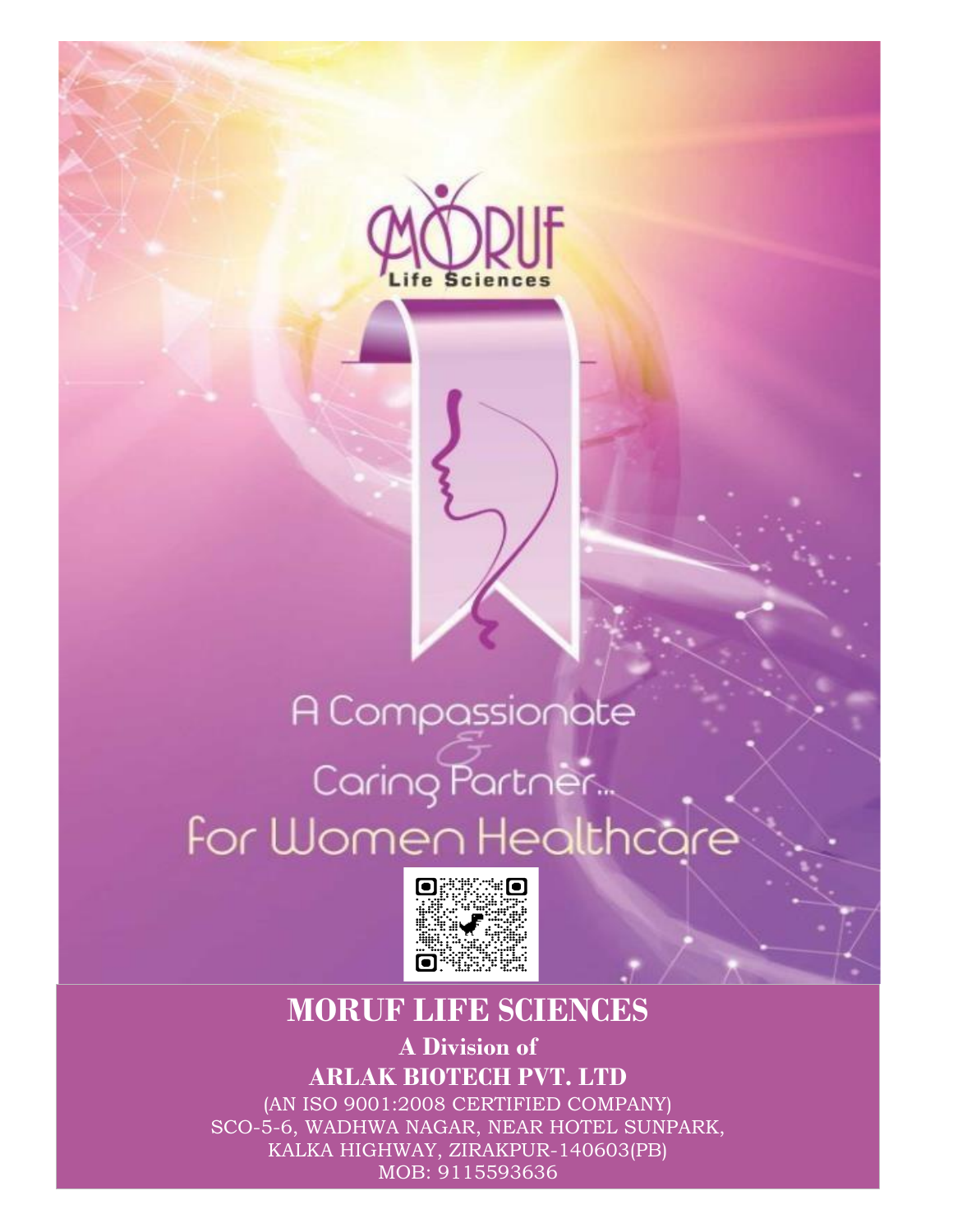| <b>TABLETS</b> |                       |                                                                                                                                                                                                                                                                                                               |                                                                                                                                                                                                                                                                                  |                    |            |
|----------------|-----------------------|---------------------------------------------------------------------------------------------------------------------------------------------------------------------------------------------------------------------------------------------------------------------------------------------------------------|----------------------------------------------------------------------------------------------------------------------------------------------------------------------------------------------------------------------------------------------------------------------------------|--------------------|------------|
| SR. NO         | <b>BRAND NAMES</b>    |                                                                                                                                                                                                                                                                                                               | <b>COMPOSITION</b>                                                                                                                                                                                                                                                               | <b>PACKING</b>     | <b>MRP</b> |
| 1.             | <b>C-More-O Tab</b>   | Calcium Orotate<br>Vitamin D3                                                                                                                                                                                                                                                                                 | 740 <sub>mg</sub><br>400 I.U                                                                                                                                                                                                                                                     | 10x10<br>Blister   | 1600.00    |
| 2.             | <b>Calmof-C Tab</b>   | Coral Calcium<br>750 mg<br>Vitamin D3<br>500 IU                                                                                                                                                                                                                                                               |                                                                                                                                                                                                                                                                                  | 10x10<br>Blister   | 1300.00    |
| 3.             | <b>Corafer-FB Tab</b> | Each film coated tablet contains:<br>Ferrous Bisglycinate eq. To elemental Iron 60 mg<br>Zinc Bisglycinate eq. to elemental Zinc<br><b>Folic Acid</b><br>IP<br>Methylcobalamin<br>IP                                                                                                                          | 15 mg<br>1 <sub>mg</sub><br>500 mcg                                                                                                                                                                                                                                              | 10x10<br>Blister   | 2190.00    |
|                |                       | Ferrous Ascorbate equ. To<br>Elemental Iron<br><b>Folic Acid</b>                                                                                                                                                                                                                                              | 100 mg<br>1.5 mg                                                                                                                                                                                                                                                                 | 10x10              |            |
| 4.             | <b>Corafer-XT Tab</b> | Zinc Sulphate<br>Each enteric coated tablet contains:<br>Doxylamine Succinate<br><b>Folic Acid</b>                                                                                                                                                                                                            | 22.5 mg<br>10 <sub>mg</sub><br>2.5 <sub>mg</sub>                                                                                                                                                                                                                                 | Alu/Alu<br>10x10   | 1290.00    |
| 5.             | <b>Doxfa Tab</b>      | Pyridoxine HCl<br>Each enteric coated tablet contains:<br>Doxylamine Succinate<br><b>Folic Acid</b>                                                                                                                                                                                                           | 10 <sub>mg</sub><br>20 <sub>mg</sub><br>5 mg                                                                                                                                                                                                                                     | Blister<br>10x10   | 650.00     |
| 6.             | <b>Doxfa-OD Tab</b>   | Pyridoxine HCl                                                                                                                                                                                                                                                                                                | 20 mg                                                                                                                                                                                                                                                                            | Blister            | 1210.00    |
|                | <b>Estowar Tab</b>    | Estradiol valerate 2mg<br>Coenzyme Q10                                                                                                                                                                                                                                                                        | 100 <sub>mg</sub>                                                                                                                                                                                                                                                                | 10x1x28<br>Blister | 4390.00    |
|                |                       | Astaxanthin<br>Zinc Sulphate<br>L carnitine<br>Lycopene<br>L glutathione<br>selenium<br>Vitamin C                                                                                                                                                                                                             | 8 mg<br>7.5 <sub>mg</sub><br>5 <sub>mg</sub><br>0.5mg<br>35 <sub>mg</sub><br>50 <sub>mcg</sub><br>23.33mg                                                                                                                                                                        | 10x1x10            |            |
| 7.             | <b>Ferjoy-M Tab</b>   | Excipients<br>Myo-Inositol<br>D-chiro-inositol<br>Chromium                                                                                                                                                                                                                                                    | q.s.<br>550 mg<br>13.8 mg<br>100 mcg                                                                                                                                                                                                                                             | Alu/Alu<br>10x1x10 | 3900.00    |
| 8.             | <b>Ferjoy-IN Tab</b>  | Vitamin D3<br>L-Arginine<br>Pyridoxal 5 Phosphate<br><b>Folic Acid</b><br>Cyanocobalamin<br>Vitamin D3<br>Zinc Sulphate<br>Piperine<br>Lycopene<br>Selenium Selenate<br>Astaxanthin<br>Magnesium Sulphate<br>Chromium Picolinate<br>Lodine<br>N-Acetyle Cystein<br>Co-ezyme Q10<br>Chastberry<br>Myo-Inositol | 200 IU<br>200 <sub>mg</sub><br>0.2 <sub>mg</sub><br>25 mcg<br>0.35 mg<br>1.25mg<br>0.75mg<br>7.5 <sub>mg</sub><br>2 <sub>mg</sub><br>5 <sub>mcg</sub><br>2 <sub>mg</sub><br>12.5 mg<br>7.5mg<br>17.5 mcg<br>100 <sub>mg</sub><br>30 <sub>mg</sub><br>100 mg<br>150 <sub>mg</sub> | Alu/Alu<br>10x1x10 | 2390.00    |
| 9.<br>ns       | <b>Ferjoy-F Tab</b>   | Excipients                                                                                                                                                                                                                                                                                                    | q.s                                                                                                                                                                                                                                                                              | Alu/Alu            | 3700.00    |
| 10.<br>ns      | <b>Folzin-5 Tab</b>   | (Folic acid 5mg tablets IP)                                                                                                                                                                                                                                                                                   |                                                                                                                                                                                                                                                                                  | 2x5x10 Blister     | 180.00     |
| 11.<br>ns      | <b>Folzin-10 Tab</b>  | (Folic Acid 10mg tablets IP)                                                                                                                                                                                                                                                                                  |                                                                                                                                                                                                                                                                                  | 2x5x10 Blister     | 300.00     |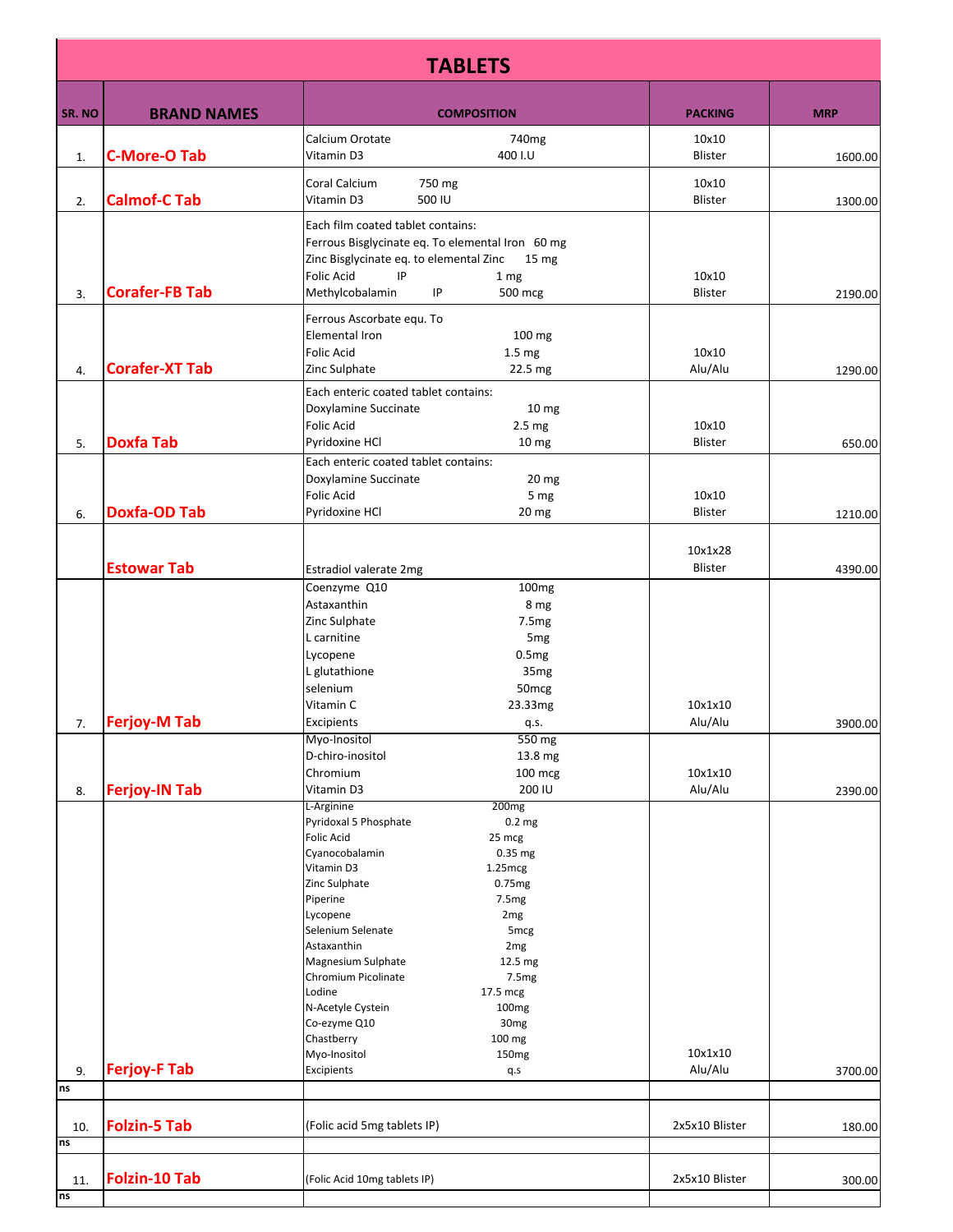|     |                          | (Methylcobalamin<br>1500mcg<br>Ŀ<br>methyl folate<br>1 mg<br>pyridoxal-5                                                | 10x10               |         |
|-----|--------------------------|-------------------------------------------------------------------------------------------------------------------------|---------------------|---------|
| 12. | <b>Folziate Tab</b>      | phosphate<br>0.5 <sub>mg</sub>                                                                                          | Alu/Alu             | 1390.00 |
|     |                          |                                                                                                                         |                     |         |
| 13. | Labmor-100 Tab           | Labetalol<br>100 mg                                                                                                     | 2x5x10 Blister      | 1650.00 |
|     |                          | Shatavari(Asparagus racemosus) Root<br>200 <sub>mg</sub>                                                                |                     |         |
|     |                          | Ashwagandha (withania somnifera) Root<br>100 <sub>mg</sub>                                                              |                     |         |
|     |                          | Yashtimadhu(Glycyrrhiza glabra) Root<br>50 <sub>mg</sub><br>Methika(Trigonella foenum freacum) seed<br>50 <sub>mg</sub> | 30                  |         |
| 14. | <b>Lacwin cap</b>        | Lahsun(Allium sativum) Bulb<br>20 <sub>mg</sub>                                                                         | Caps/bottle         | 299.00  |
|     |                          | Each Soft Gelatin Tablet contains:                                                                                      |                     |         |
| 15. | <b>Mopreg-200 SR Tab</b> | Natural Micronised Progesterone<br>200 mg<br>In sustain Release                                                         | 10 x1x10<br>Alu/Alu | 3300.00 |
|     |                          |                                                                                                                         |                     |         |
|     |                          | Each Soft Gelatin Tablet contains: Natural Micronised Progesterone                                                      | 10x1x10             |         |
| 16. | <b>Mopreg-300 SR Tab</b> | 300 mg<br>In sustain Release                                                                                            | Alu/Alu             | 4400.00 |
|     |                          |                                                                                                                         | 20x5                |         |
| 17. | <b>Myletro 2.5 Tab</b>   | IP<br>Letrozole<br>2.5mg                                                                                                | <b>Blister</b>      | 4577.40 |
|     |                          | Desogestrel<br>0.15mg                                                                                                   | 10x1x21             |         |
| 18. | <b>Moruf-DE Tab</b>      | Ethynylestradiol<br>0.03mg                                                                                              | <b>Blister</b>      | 1108.80 |
|     |                          | $0.15$ mg<br>Levonorgestrel                                                                                             | 10x1x21             |         |
| 19. | <b>Moruf-LE Tab</b>      | Ethynylestradiol<br>$0.03$ mg                                                                                           | Blister             | 726.60  |
|     |                          |                                                                                                                         | 10x1x4 Aluminium    |         |
| 20. | <b>Myber-0.5 Tab</b>     | Each uncoated tables contains: Cabergoline IP 0.5mg                                                                     | strip               | 3800.00 |
|     |                          |                                                                                                                         |                     |         |
|     | <b>Myterm-5 Tab</b>      | Allylestrenol<br>5 mg                                                                                                   | 10x10<br>Alu/Alu    |         |
| 21. |                          |                                                                                                                         |                     | 1200.00 |
| 22. | <b>Morwise-Kit</b>       | Combi - kit of fluconazole, Azithromycin and Secnidazole                                                                | 10x1x4 Blister      | 1030.00 |
|     |                          |                                                                                                                         | 3x10                |         |
|     | <b>Myeve Tab</b>         | CHASSTEBERY EXT, BETAEARTERE + VIT. CAPSULE                                                                             | Alu/Alu             | 447.00  |
|     |                          | Tranexamic Acid<br>250 mg                                                                                               | 10x10               |         |
| 23. | <b>Nexic-E Tab</b>       | Etamsylate<br>250 mg                                                                                                    | Alu/Alu             | 1490.00 |
|     | <b>Mofert 25 Tab</b>     | Clomiphene 25mg                                                                                                         | 10x10<br>Alu/Alu    | 450.00  |
|     |                          |                                                                                                                         | 10x10               |         |
|     | <b>Mofert 50 Tab</b>     | Clomiphene 50mg                                                                                                         | Alu/Alu             | 790.00  |
|     |                          | 500 mg<br>Tranexamic Acid                                                                                               | 10x10               |         |
| 24. | <b>Nexic-M Tab</b>       | Mefenamic Acid<br>250 mg                                                                                                | Alu/Alu             | 2350.00 |
| 25. | Nitmor-100 SR Tab        | Nitrofurantoin<br>100 mg                                                                                                | 10x14<br>Blister    | 1136.80 |
|     |                          |                                                                                                                         | 10x10               |         |
| 26. | <b>Renorth-5 Tab</b>     | Norethisterone<br>5 <sub>mg</sub>                                                                                       | Blister             | 570.00  |
|     |                          |                                                                                                                         | 10x10               |         |
| 27. | <b>Wytron-10 Tab</b>     | Medroxyprogesterone Acetate<br>10 <sub>mg</sub>                                                                         | Blister             | 600.00  |
| 28. | <b>Whypreg-72 Tab</b>    | Levonorgestrel<br>ΙP<br>1.5 <sub>mg</sub>                                                                               | 1 TABLET<br>Blister | 99.00   |
|     |                          | Ubiquinol 10%<br>100 <sub>mg</sub>                                                                                      |                     |         |
|     |                          | Lycopene<br>4 <sub>mg</sub>                                                                                             |                     |         |
|     |                          | Astaxanthin<br>8 <sub>mg</sub><br>Selenium<br>40 <sub>mcg</sub>                                                         |                     |         |
|     |                          | L Carnitine<br>500 <sub>mg</sub>                                                                                        | 10x1x10             |         |
| 29. | Zuveda-UB Cap.           | Zinc sulphate<br>7.5 <sub>mg</sub>                                                                                      | Alu/Alu             | 8000.00 |
|     | Zidilan-40 SR Tab.       | <b>Isoxsuprine HCL</b>                                                                                                  | 10x10               |         |
| 30. |                          | 40 <sub>mg</sub>                                                                                                        | Alu/Alu             | 590.00  |
| 31. | Corafer-S Inj.           | Iron Sucrose inj<br>20 mg                                                                                               | $1x$ 5 ml           | 225.00  |
|     |                          |                                                                                                                         |                     |         |
| 32. | Drowar Inj.              | Drotaverine Hydrochloride I.P<br>40 mg inj                                                                              | $10x2$ ml           | 350.00  |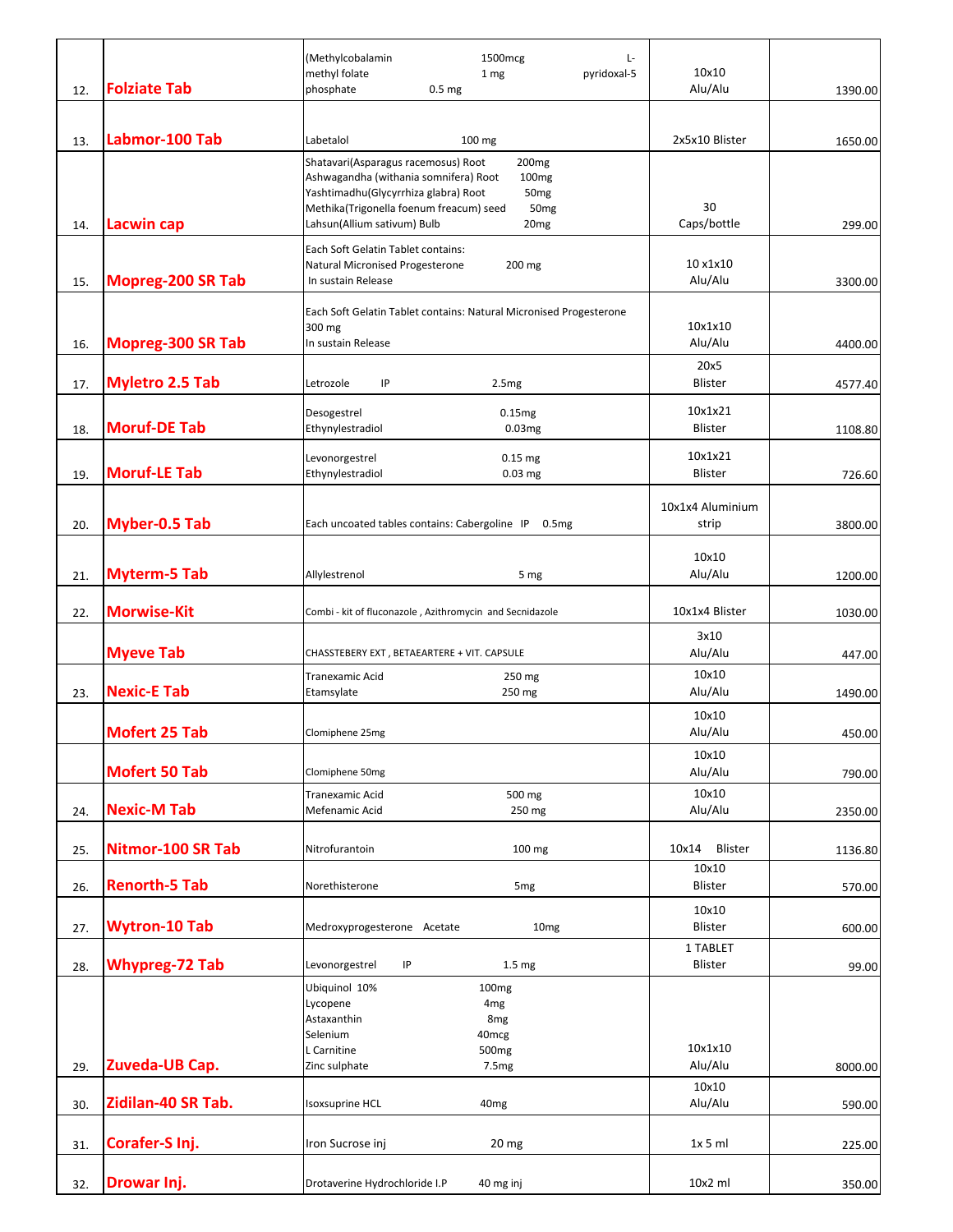| 33.            | Myterm-H-500 Inj.                | Hydroxyprogesterone caproate inj IP                                                                      | 2 <sub>m</sub>             | 139.00  |
|----------------|----------------------------------|----------------------------------------------------------------------------------------------------------|----------------------------|---------|
| 34.            | Myterm-H-250 Inj.                | Hydroxyprogesterone caproate inj IP                                                                      | 1 ml                       | 89.00   |
| 35.            | Nexic inj.                       | 100 <sub>mg</sub><br>Tranexamic Acid IP                                                                  | 5X5ML                      | 417.20  |
|                |                                  |                                                                                                          | 200 <sub>g</sub>           |         |
| 36.            | <b>Wobest-P Powder</b>           | DHA, Calcium, Vitamins, Minerals (Kesar Pista Flavour)                                                   | Jaar Pack                  | 349.00  |
|                | <b>Corafer AG Soft Gel Cap.</b>  | FERROUS ASP 100MG, GLYCINATE, L METHL 1MG MECOBALAMIN<br><b>750MCG</b>                                   | 3x10<br><b>Blister</b>     | 327.00  |
| 37.            | <b>Menowise Soft Gel Cap.</b>    | Soya Isofavones, Antioxidants Essential & Micronutrients                                                 | 10x1x10<br><b>Blister</b>  | 2200.00 |
| 38.            | Mopreg-200 Soft Gel Cap.         | Natural micronized progesterone<br>200 <sub>mg</sub><br>softgel capsules                                 | 10x10<br><b>Blister</b>    | 3300.00 |
| 40.            | Morose-E-1000 Cap.               | (Evening Primrose Oil 1000mg, natural vitamin e 150mg Soft Gelatin<br>Capsules)                          | 10x10 Soft gel<br>capsules | 1490.00 |
| 41.            | Morose-500 Cap.                  | (Evening Primrose Oil Soft Gelatin Capsules)                                                             | 10x10 Soft gel<br>capsules | 1090.00 |
|                | <b>Ovazone Plus Soft Gel Cap</b> | Dehydroepiandrosterone, Melatonin and Co- Enzyme Q10 Capsules<br>Clindamycin<br>$100 \text{ mg}$         | 3x10<br><b>Blister</b>     | 1350.00 |
| 42.            | Tinwar-CL-100 Soft Gel<br>Cap.   | Clotrimazole<br>100 mg Vaginal<br>Soft gel Capsules                                                      | 10x1x7 Blister             | 2100.00 |
| 43.            | Tinwar-CL-200 Soft Gel<br>Cap.   | 100 <sub>mg</sub><br>Clindamycin<br>Clotrimazole<br>200 mg Vaginal<br>Soft gel Capsules                  | 10x1x7 Blister             | 2990.00 |
| 44.            | <b>Ferjoy-L Sachet</b>           | Each 5ml sachet contains:<br>L-Arginine<br>3gm<br>2000mcg<br>Lycopene<br><b>DHA</b><br>100 <sub>mg</sub> | 20x5 Gm                    | 900.00  |
|                | <b>Moflow Syrup</b>              | CRANBERRY + DMANOSE + POT.MG CITRATE + BETA CAROTENE                                                     | 100 ml                     | 170.00  |
| 45.            | <b>Wobest Syrup</b>              | An Ayurvedic uterine Tonic<br>(Sugar free)<br>Lactic Acid 1.2% with sea buckthorn & Tea tree oil,        | 200 ml                     | 140.00  |
| 46.            | <b>Wojoy Viginal Wash</b>        | Hydroxypropyl cellulose, Glycerol cocoate                                                                | 100 ml                     | 169.00  |
|                |                                  | <b>UPCOMING PRODUCTS</b>                                                                                 |                            |         |
| $\mathbf{1}$   | <b>Corafer XT Syrup</b>          | Ferrous Ascorbate 30mg+ Folic Acid 550mg                                                                 | <b>FORTHCOMING</b>         |         |
| $\overline{2}$ | Corafer 2.5 Inj                  | Iron sucrose 50mg/100mg                                                                                  | <b>FORTHCOMING</b>         |         |
| 3              | <b>Drowar-M</b>                  | Drotaverine 80mg + Mefenamic Acid 250mg                                                                  | <b>FORTHCOMING</b>         |         |
| 5              | <b>Estowar Cream</b>             | Estradiol vaginal cream 0.01%                                                                            | <b>FORTHCOMING</b>         |         |
| 6              | <b>Estowar Inj</b>               | Estradiol inj. 10mg/ml                                                                                   | <b>FORTHCOMING</b>         |         |
| 7              | <b>Folziate-D Soft Gel Cap</b>   | phospahate 0.5mg+Biotin 1mg+DHA(40%) 200MG+Vitamin D3<br>2000 IU<br><b>FORTHCOMING</b>                   |                            |         |
| 8              | <b>Merjox Tab</b>                | Methlergometrine Maleate 0.125mg                                                                         | <b>FORTHCOMING</b>         |         |
| 9              | <b>Misowar-200 Tab</b>           | Misoprostol 200mg                                                                                        | <b>FORTHCOMING</b>         |         |
| 12             | <b>Mofert 100 Tablets</b>        | Clomiphene 100mg                                                                                         | <b>FORTHCOMING</b>         |         |
| 13             | <b>Mofert-UB</b>                 | Clomiphene citrate with Ubidecarenone 25mg                                                               | <b>FORTHCOMING</b>         |         |